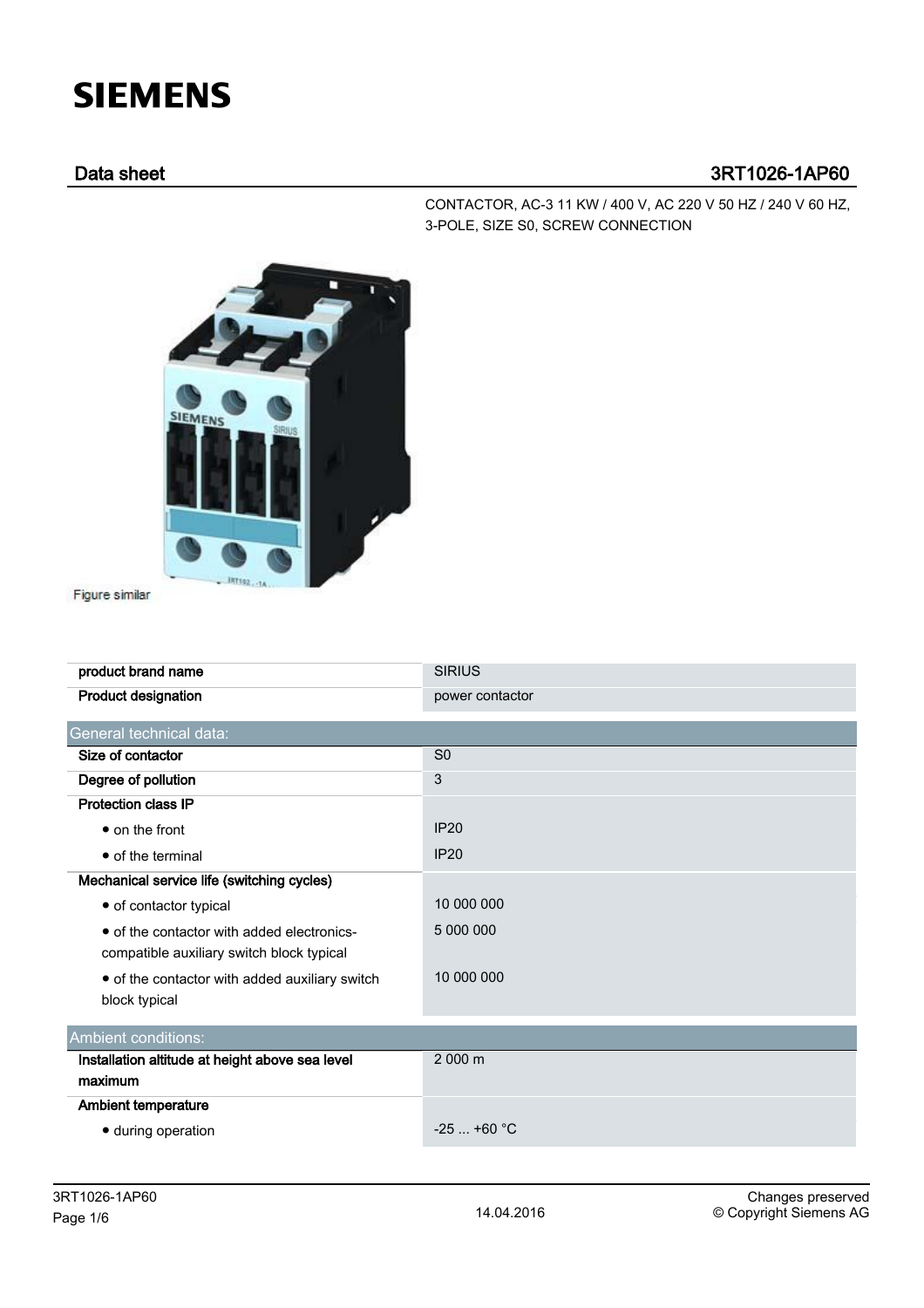| Main circuit:                                      |              |  |  |  |  |
|----------------------------------------------------|--------------|--|--|--|--|
| Number of NO contacts for main contacts            | 3            |  |  |  |  |
| Number of NC contacts for main contacts            | $\mathbf 0$  |  |  |  |  |
| <b>Operating current</b>                           |              |  |  |  |  |
| • at AC-1 at 400 V                                 |              |  |  |  |  |
| - at ambient temperature 40 °C rated value         | 40 A         |  |  |  |  |
| • at AC-1 up to 690 V                              |              |  |  |  |  |
| - at ambient temperature 40 °C rated value         | 40 A         |  |  |  |  |
| - at ambient temperature 60 °C rated value         | 35 A         |  |  |  |  |
| $\bullet$ at AC-3                                  |              |  |  |  |  |
| - at 400 V rated value                             | 25 A         |  |  |  |  |
| <b>Operating current</b>                           |              |  |  |  |  |
| • at 1 current path at DC-1                        |              |  |  |  |  |
| - at 24 V rated value                              | 35 A         |  |  |  |  |
| - at 110 V rated value                             | 4.5A         |  |  |  |  |
| • with 2 current paths in series at DC-1           |              |  |  |  |  |
| - at 24 V rated value                              | 35 A         |  |  |  |  |
| - at 110 V rated value                             | 35 A         |  |  |  |  |
| • with 3 current paths in series at DC-1           |              |  |  |  |  |
| - at 24 V rated value                              | 35 A         |  |  |  |  |
| - at 110 V rated value                             | 35 A         |  |  |  |  |
| <b>Operating current</b>                           |              |  |  |  |  |
| • at 1 current path at DC-3 at DC-5                |              |  |  |  |  |
| - at 24 V rated value                              | 20 A         |  |  |  |  |
| - at 110 V rated value                             | 2.5A         |  |  |  |  |
| • with 2 current paths in series at DC-3 at DC-5   |              |  |  |  |  |
| - at 110 V rated value                             | 15 A         |  |  |  |  |
| - at 24 V rated value                              | 35 A         |  |  |  |  |
| • with 3 current paths in series at DC-3 at DC-5   |              |  |  |  |  |
| - at 110 V rated value                             | 35 A         |  |  |  |  |
| - at 24 V rated value                              | 35 A         |  |  |  |  |
| <b>Operating power</b>                             |              |  |  |  |  |
| $\bullet$ at AC-1                                  |              |  |  |  |  |
| - at 400 V rated value                             | 23 kW        |  |  |  |  |
| • at AC-2 at 400 V rated value                     | <b>11 kW</b> |  |  |  |  |
| $\bullet$ at AC-3                                  |              |  |  |  |  |
| - at 400 V rated value                             | 11 kW        |  |  |  |  |
| -at 500 V rated value                              | <b>11 kW</b> |  |  |  |  |
| - at 690 V rated value                             | <b>11 kW</b> |  |  |  |  |
| Power loss [W] at AC-3 at 400 V for rated value of | 1.6 W        |  |  |  |  |
| the operating current per conductor                |              |  |  |  |  |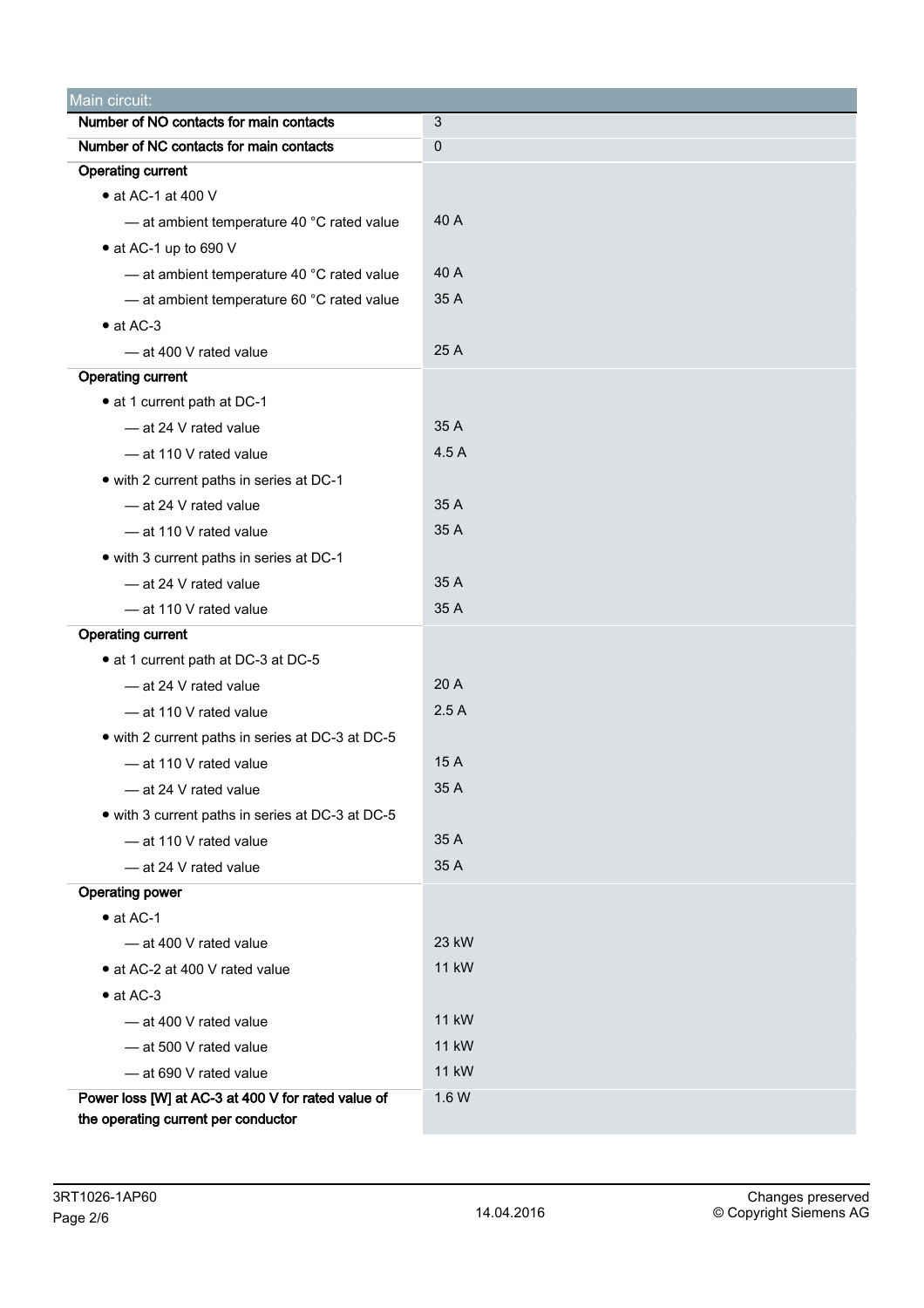| Control circuit/ Control:                                                         |                                                 |
|-----------------------------------------------------------------------------------|-------------------------------------------------|
| Type of voltage of the control supply voltage                                     | <b>AC</b>                                       |
| Control supply voltage at AC                                                      |                                                 |
| • at 50 Hz rated value                                                            | 220 V                                           |
| • at 60 Hz rated value                                                            | 240 V                                           |
| • rated value                                                                     | 50 Hz                                           |
| Control supply voltage frequency 2 rated value                                    | 60 Hz                                           |
| Operating range factor control supply voltage rated<br>value of magnet coil at AC |                                                 |
| $\bullet$ at 50 Hz                                                                | 0.81.1                                          |
| $\bullet$ at 60 Hz                                                                | 0.8 1.1                                         |
| Apparent pick-up power of magnet coil at AC                                       | 69 V·A                                          |
| Inductive power factor with closing power of the coil                             | 0.76                                            |
| Apparent holding power of magnet coil at AC                                       | 7.5 V·A                                         |
| Inductive power factor with the holding power of the                              | 0.28                                            |
| coil                                                                              |                                                 |
| Auxiliary circuit:                                                                |                                                 |
| Number of NC contacts                                                             |                                                 |
| • for auxiliary contacts                                                          |                                                 |
| — instantaneous contact                                                           | $\pmb{0}$                                       |
| Number of NO contacts                                                             |                                                 |
| • for auxiliary contacts                                                          |                                                 |
| — instantaneous contact                                                           | $\mathbf 0$                                     |
| Operating current at AC-12 maximum                                                | 10 A                                            |
| Operating current at AC-15                                                        |                                                 |
| • at 230 V rated value                                                            | 6 A                                             |
| • at 400 V rated value                                                            | 3A                                              |
| <b>Operating current at DC-12</b>                                                 |                                                 |
| • at 60 V rated value                                                             | 6 A                                             |
| • at 110 V rated value                                                            | 3A                                              |
| • at 220 V rated value                                                            | 1A                                              |
| Operating current at DC-13                                                        |                                                 |
| • at 24 V rated value                                                             | 10 A                                            |
| • at 60 V rated value                                                             | 2A                                              |
| • at 110 V rated value                                                            | 1A                                              |
| • at 220 V rated value                                                            | 0.3A                                            |
| Contact reliability of auxiliary contacts                                         | 1 faulty switching per 100 million (17 V, 1 mA) |
| Short-circuit protection                                                          |                                                 |
| Design of the fuse link                                                           |                                                 |
| • for short-circuit protection of the main circuit                                |                                                 |
| - with type of coordination 1 required                                            | fuse gL/gG: 100 A                               |
| - with type of assignment 2 required                                              | fuse gL/gG: 35 A                                |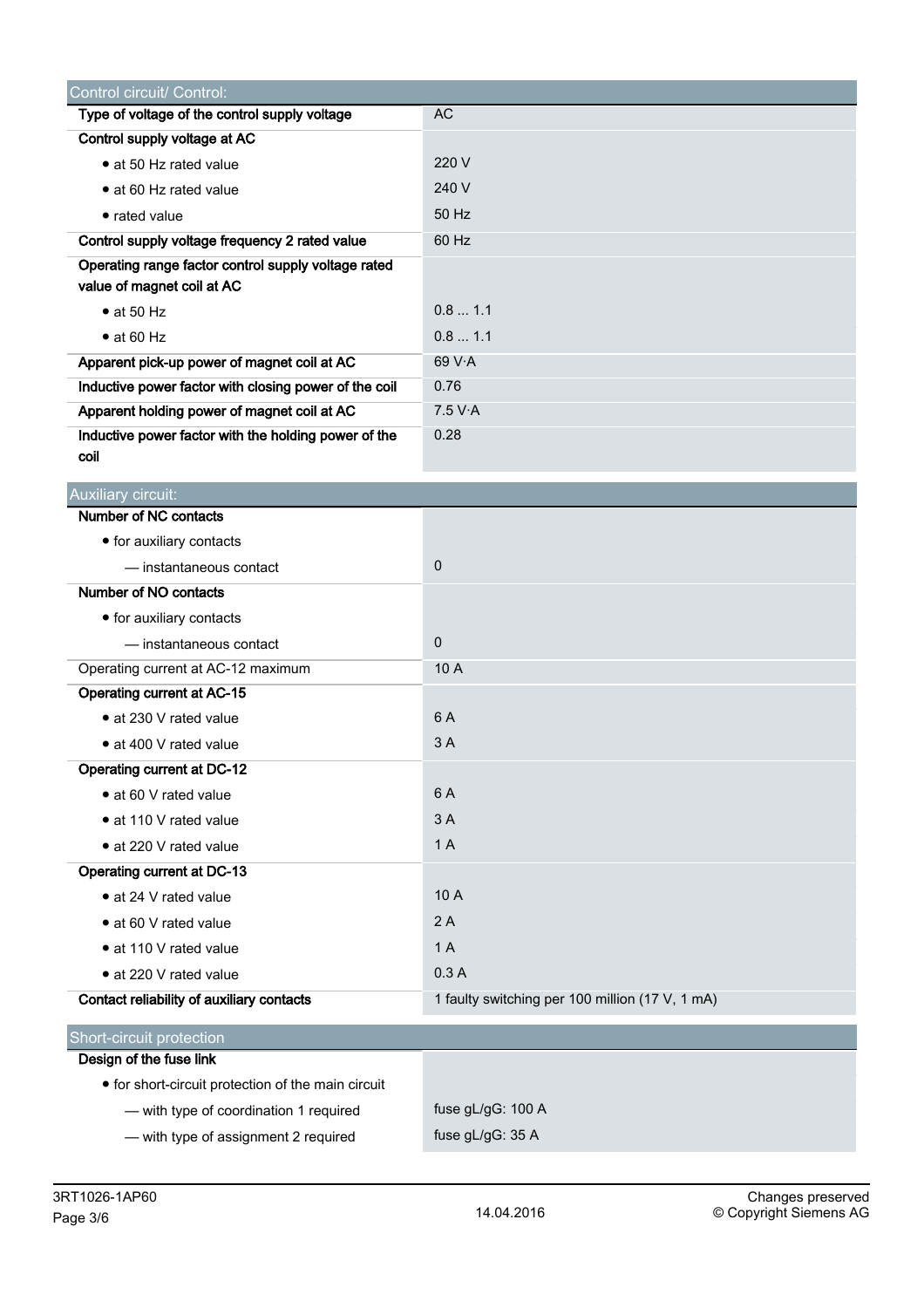$\bullet$  for short-circuit protection of the auxiliary switch required

fuse gL/gG: 10 A

| Installation/ mounting/ dimensions:          |                                                                                                     |  |  |  |
|----------------------------------------------|-----------------------------------------------------------------------------------------------------|--|--|--|
| <b>Mounting type</b>                         | screw and snap-on mounting onto 35 mm standard mounting rail<br>according to DIN EN 50022           |  |  |  |
| • Side-by-side mounting                      | Yes                                                                                                 |  |  |  |
| Height                                       | 85 mm                                                                                               |  |  |  |
| Width                                        | 45 mm                                                                                               |  |  |  |
| Depth                                        | 91 mm                                                                                               |  |  |  |
| <b>Required spacing</b>                      |                                                                                                     |  |  |  |
| • for grounded parts                         |                                                                                                     |  |  |  |
| — at the side                                | 6 mm                                                                                                |  |  |  |
| <b>Connections/ Terminals:</b>               |                                                                                                     |  |  |  |
| Type of electrical connection                |                                                                                                     |  |  |  |
| • for main current circuit                   | screw-type terminals                                                                                |  |  |  |
| • for auxiliary and control current circuit  | screw-type terminals                                                                                |  |  |  |
| Type of connectable conductor cross-sections |                                                                                                     |  |  |  |
| • for main contacts                          |                                                                                                     |  |  |  |
| — solid                                      | 2x (1  2.5 mm <sup>2</sup> ), 2x (2.5  6 mm <sup>2</sup> ), max. 2x 10 mm <sup>2</sup>              |  |  |  |
| - single or multi-stranded                   | 2x (1  2,5 mm <sup>2</sup> ), 2x (2,5  6 mm <sup>2</sup> ), max. 2x 10 mm <sup>2</sup>              |  |  |  |
| - finely stranded with core end processing   | $2x$ (1  2.5 mm <sup>2</sup> ), $2x$ (2.5  6 mm <sup>2</sup> )                                      |  |  |  |
| • at AWG conductors for main contacts        | 2x (16  12), 2x (14  10), 1x 8                                                                      |  |  |  |
| Type of connectable conductor cross-sections |                                                                                                     |  |  |  |
| • for auxiliary contacts                     |                                                                                                     |  |  |  |
| — solid                                      | 2x (0.5  1.5 mm <sup>2</sup> ), 2x (0.75  2.5 mm <sup>2</sup> ), max. 2x (0.75  4 mm <sup>2</sup> ) |  |  |  |
| - finely stranded with core end processing   | 2x (0.5  1.5 mm <sup>2</sup> ), 2x (0.75  2.5 mm <sup>2</sup> )                                     |  |  |  |
| • at AWG conductors for auxiliary contacts   | 2x (20  16), 2x (18  14), 1x 12                                                                     |  |  |  |
| Certificates/approvals                       |                                                                                                     |  |  |  |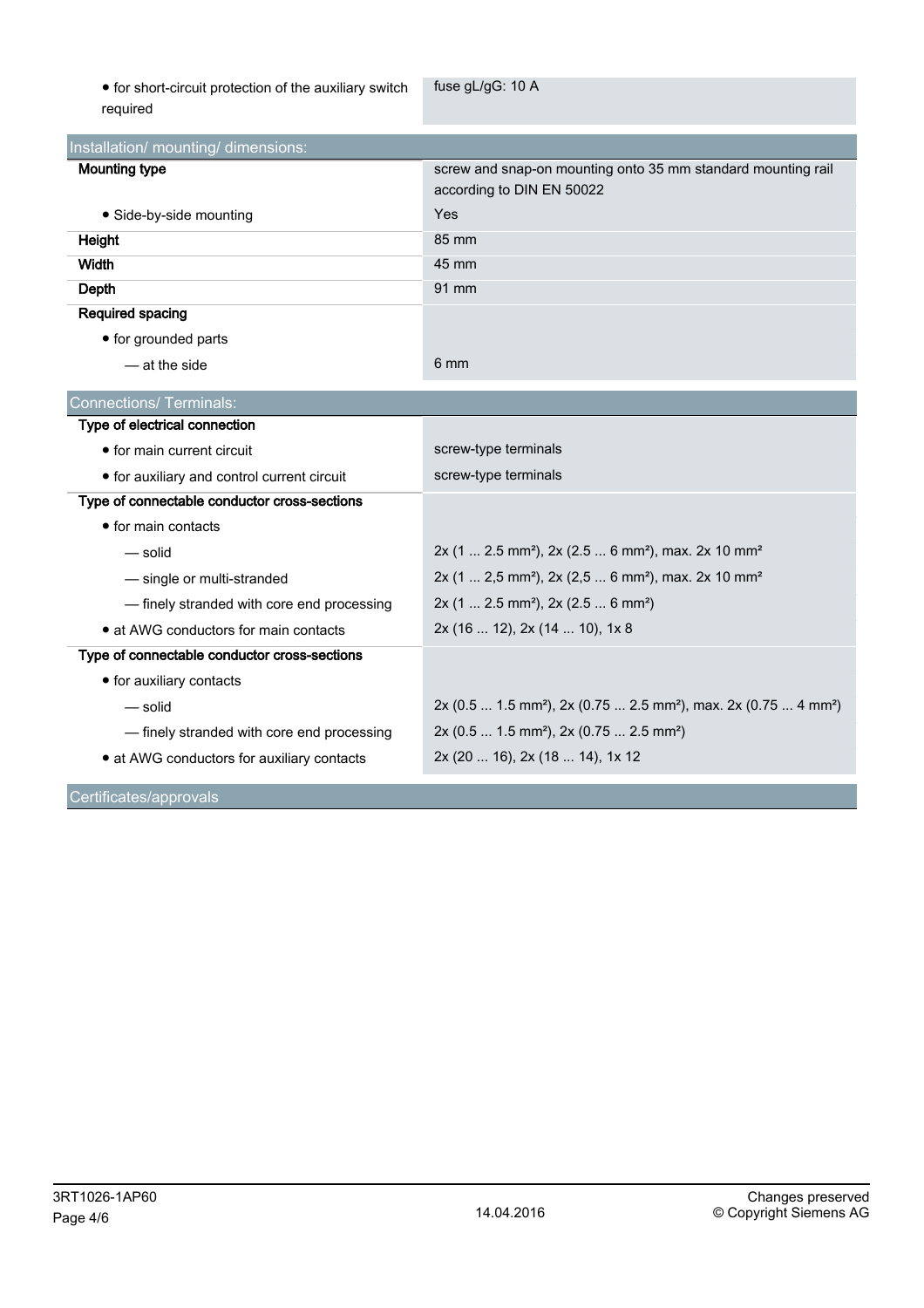| <b>General Product Approval</b> |                         | <b>Declaration of</b><br>Conformity | <b>Test Certificates</b>          |                                                 |                                       |  |  |
|---------------------------------|-------------------------|-------------------------------------|-----------------------------------|-------------------------------------------------|---------------------------------------|--|--|
| <b>CSA</b>                      | UL                      |                                     | EG-Konf.                          | spezielle<br>Prüfbescheinigunge<br>$\mathsf{n}$ | Typprüfbescheinigu<br>ng/Werkszeugnis |  |  |
| <b>Shipping Approval</b>        |                         |                                     |                                   |                                                 |                                       |  |  |
| ABS                             | ĴÅ<br>dnv<br><b>DNV</b> | [GL@]<br>GL                         | Lloyd's<br>{egister<br><b>LRS</b> | <b>RINA</b>                                     | <b>RMRS</b>                           |  |  |
| other                           |                         |                                     |                                   |                                                 |                                       |  |  |
| Umweltbestätigung               | Bestätigungen           | sonstig                             |                                   |                                                 |                                       |  |  |

## Further information

Information- and Downloadcenter (Catalogs, Brochures,…) <http://www.siemens.com/industrial-controls/catalogs>

Industry Mall (Online ordering system)

<https://mall.industry.siemens.com/mall/en/en/Catalog/product?mlfb=3RT10261AP60>

Cax online generator

<http://support.automation.siemens.com/WW/CAXorder/default.aspx?lang=en&mlfb=3RT10261AP60>

Service&Support (Manuals, Certificates, Characteristics, FAQs,...) <https://support.industry.siemens.com/cs/ww/en/ps/3RT10261AP60>

Image database (product images, 2D dimension drawings, 3D models, device circuit diagrams, EPLAN macros, ...) [http://www.automation.siemens.com/bilddb/cax\\_de.aspx?mlfb=3RT10261AP60&lang=en](http://www.automation.siemens.com/bilddb/cax_de.aspx?mlfb=3RT10261AP60&lang=en)